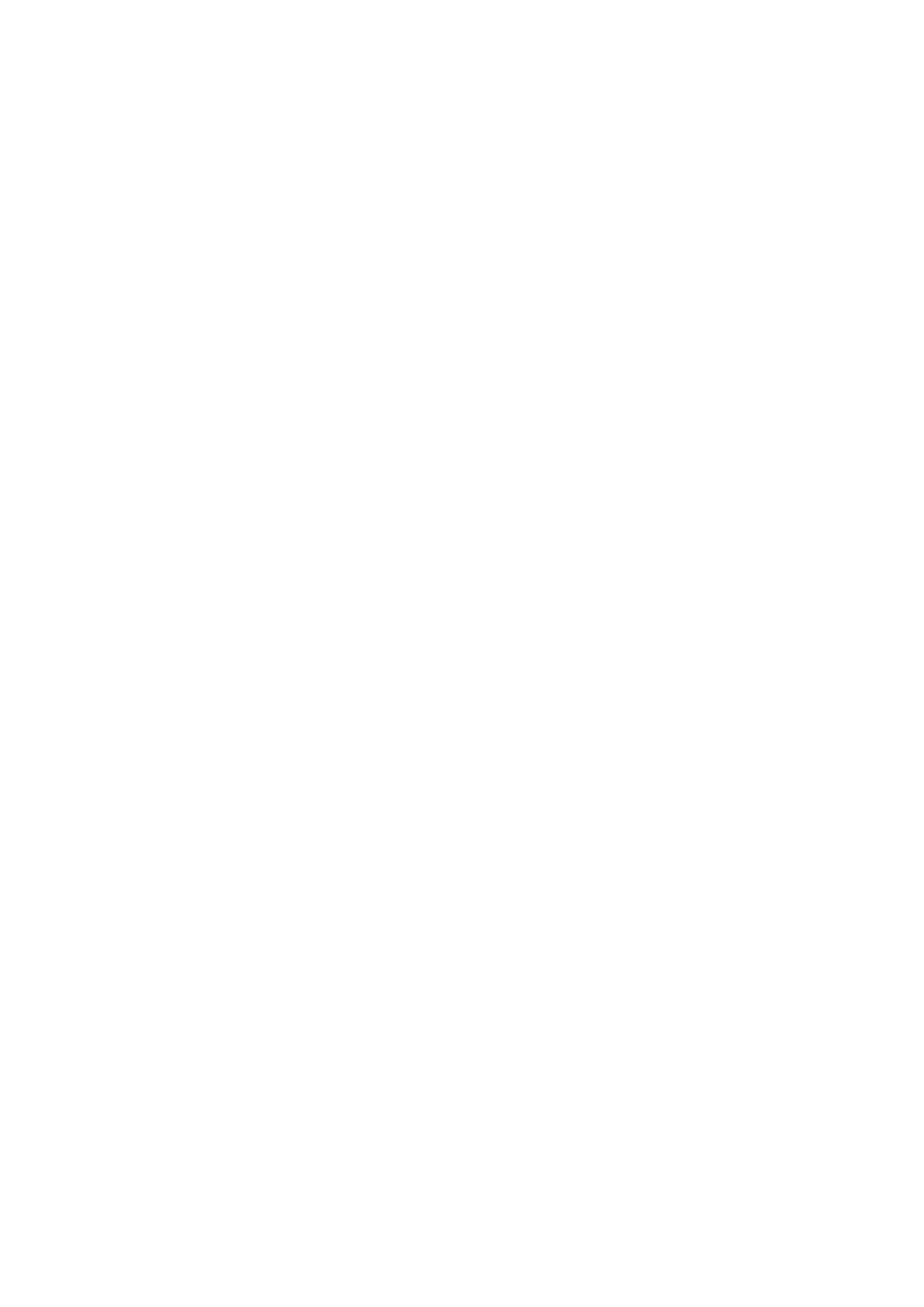# **DOG ACT 1976 LOCAL GOVERNMENT ACT 1995**

# CITY OF MELVILLE

# **DOG LOCAL LAW 2021**

# **CONTENTS**

# **PART 1—PRELIMINARY**

1.1 Citation

1.2 Commencement and Repeal

1.3 Application

1.4 Interpretation

#### **PART 2—IMPOUNDING OF DOGS**

2.1 Attendance of authorised person at pound

2.2 Release of impounded dogs

2.3 Charges and costs

2.4 Destruction of dogs

# **PART 3—FENCING REQUIREMENTS AND LIMITATIONS ON THE KEEPING OF DOGS**

3.1 Dogs to be confined

3.2 Direction to provide a suitable enclosure

3.3 Modified penalty for offence against clause 3.2

3.4 Limitation on the number of dogs

3.5 Exemption to the limitation on the number of dogs kept

3.6 Approval for exemption to the limitation on the number of dogs kept

# **PART 4—APPROVED KENNEL ESTABLISHMENTS**

4.1 Interpretation

4.2 Application for licence for approved kennel establishment

4.3 Notice of proposed use

4.4 When an application can be determined

4.5 Determination of an application

4.6 Where an application cannot be approved

4.7 Conditions of approval

4.8 Compliance with conditions of approval

4.9 Fees

4.10 Form of licence

4.11 Period of licence

4.12 Transfer of licence

4.13 Notification

4.14 Inspection of kennel

# **PART 5—MISCELLANEOUS**

5.1 Offence to fail to remove excrement

5.2 Modified penalty for offence against clause 5.1

5.3 Objection and appeal rights

# **PART 6—ENFORCEMENT**

6.1 Interpretation

6.2 Issue of infringement notice

6.3 Payment of modified penalty

6.4 Failure to pay modified penalty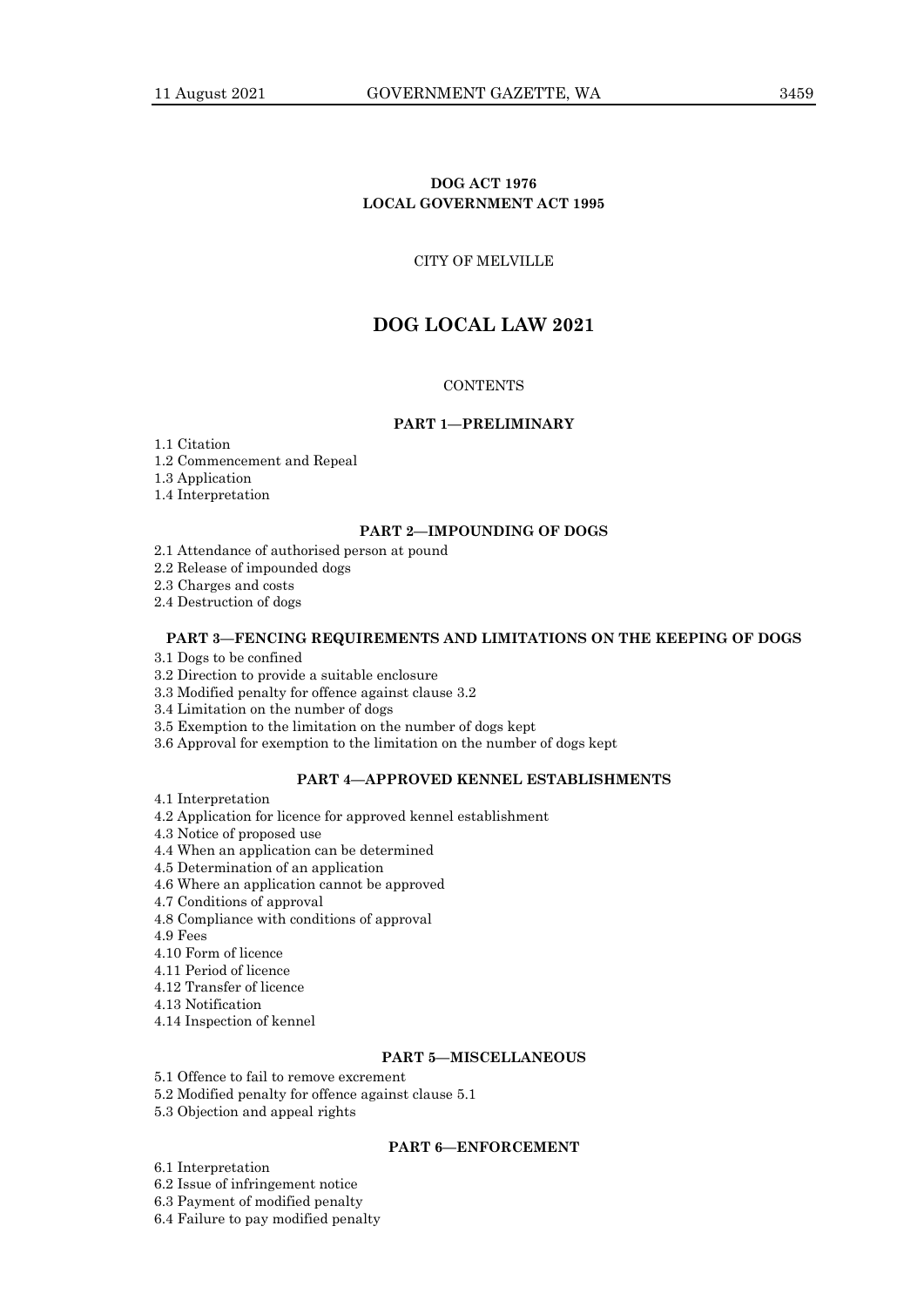6.5 Withdrawal of infringement notice 6.6 Service

6.7 Warning without penalty

6.8 General penalty

# **SCHEDULE 1—APPLICATION TO KEEP MORE THAN 2 DOGS OVER THE AGE OF 3 MONTHS**

# **SCHEDULE 2—APPLICATION FOR A LICENCE FOR AN APPROVED KENNEL ESTABLISHMENT**

# **SCHEDULE 3—CONDITIONS OF A LICENCE FOR AN APPROVED KENNEL ESTABLISHMENT**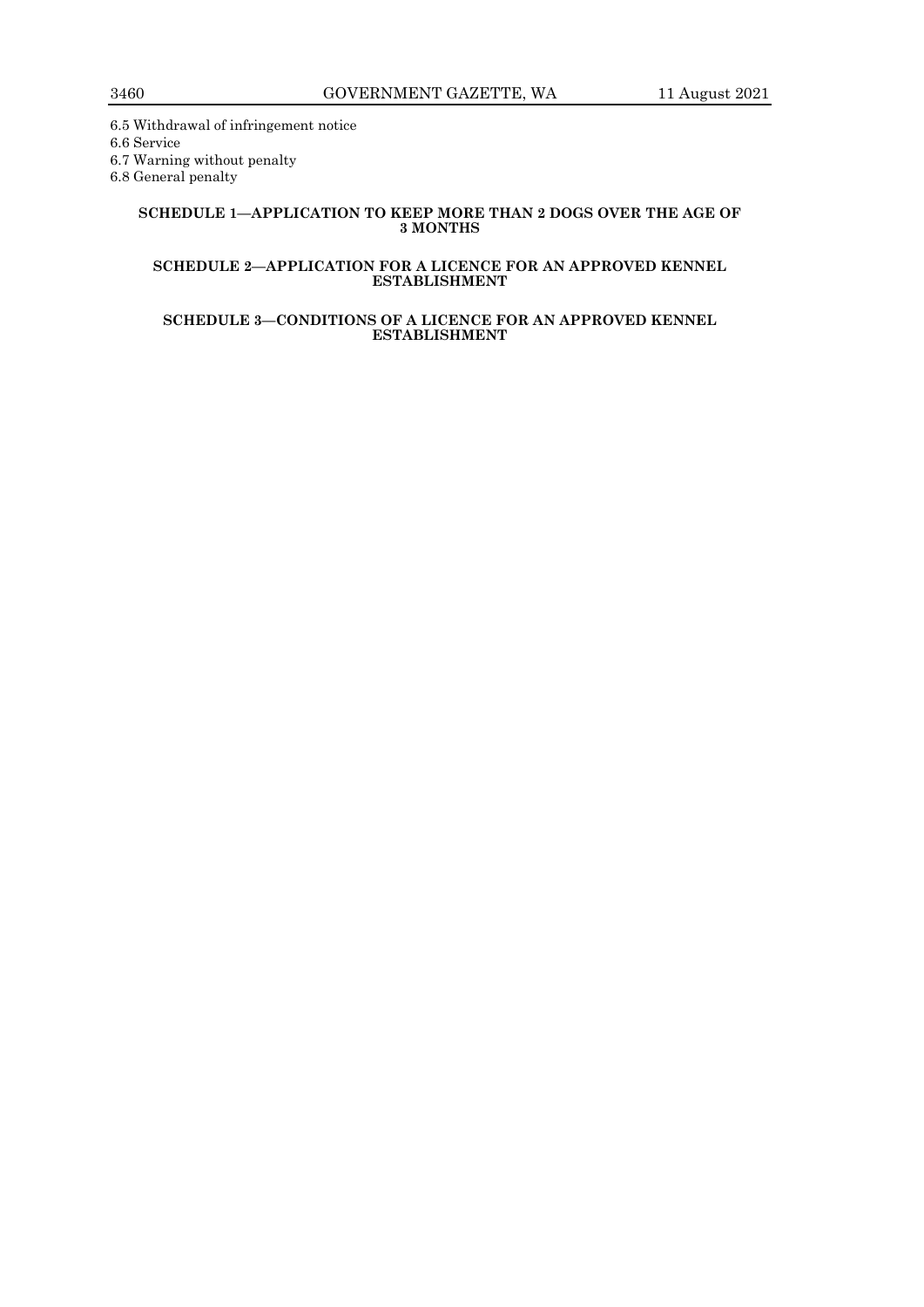# **DOG ACT 1976 LOCAL GOVERNMENT ACT 1995**

#### CITY OF MELVILLE

# **DOG LOCAL LAW 2021**

# **PART 1—PRELIMINARY**

Under the powers conferred by the *Dog Act 1976*, *Local Government Act 1995*, and all other powers enabling it, the Council of the City of Melville resolved on 20 July 2021 to make the following local law.

# **1.1 Citation**

This local law may be cited as the *City of Melville Dog Local Law 2021.*

#### **1.2 Commencement and Repeal**

(1) This local law comes into operation 14 days after its publication in the *Government Gazette*.

(2) The *City of Melville Dog Local Law 2005* published in the *Government Gazette* on 19 April 2005 is repealed on the day this local law comes into operation.

#### **1.3 Application**

(1) This local law applies throughout the district of the City of Melville.

(2) This local law is subject to any written law of the State of Western Australia and any law of the Commonwealth about assistance animals as defined in the *Disability Discrimination Act 1992* (Cwth) section 9(2).

# **1.4 Interpretation**

(1) In this local law unless the context otherwise requires—

*Act* means the *Dog Act 1976*;

*authorised person* has the meaning given to this term in the Act, and includes all rangers employed by the City of Melville;

*CEO* means the Chief Executive Officer of the City of Melville;

*dangerous dog* has the same meaning as given to it in Section 3.1 of the Act;

*district* means the district of the City of Melville declared under the *Local Government Act 1995*;

*infringement notice* means the notice referred to in clause 6.2;

*kennel* means any structure or land used for the boarding or breeding of dogs;

*local government* means the City of Melville;

- *local planning scheme* means a local planning scheme made by the local government from time to time under the *Planning and Development Act 2005* and which applies throughout the whole or to the relevant part of the district.
- *modified penalty* means the fine that may be imposed by means of an infringement notice issued under section 9.16 of the *Local Government Act 1995* and which an offender may elect to pay as an alternative to prosecution;
- *notice of withdrawal* means the notice referred to in clause 6.5(1);
- *path* includes a bicycle path, footpath, separated path or shared path as defined in the *Road Traffic Code 2000;*
- *penalty* means the maximum fine that may be imposed by a court in relation to an offence;
- *pound* means a dog management facility established and maintained by the local government under section 11 of the Act and used for the purposes of keeping dogs seized or impounded under the Act or this local law;
- *public place* means any place to which the public may lawfully have access and that is under the care, control or management of the local government;

*Regulations* means the *Dog Regulations 2013*;

*schedule* unless the context states otherwise, shall mean a schedule of this local law;

*seized* shall mean a dog seized by an authorised person, but not having been placed in a pound; and

*thoroughfare* has the meaning given to it in section 1.4 of the *Local Government Act 1995*.

(2) Other words and expressions used in this local law have the meanings respectively given to them in and for the purpose of the Act and Regulations.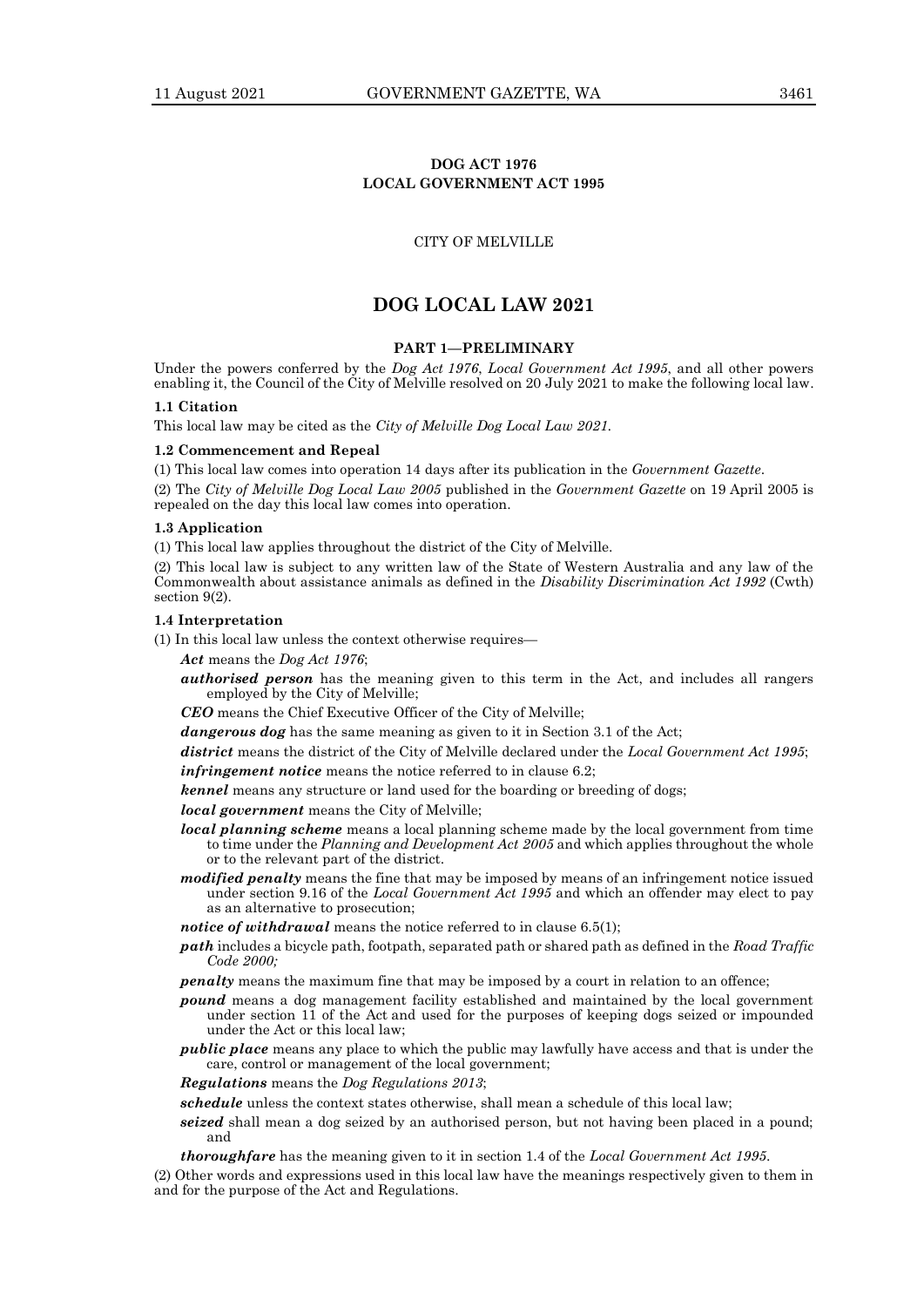# **PART 2—IMPOUNDING OF DOGS**

#### **2.1 Attendance of authorised person at pound**

An authorised person is to be in attendance at the pound for the release of dogs at the times and on the days of the week as are determined by the CEO.

#### **2.2 Release of impounded dogs**

The owner or person lawfully authorised by the owner of a seized or impounded dog requiring the release of the dog shall be entitled to the release of that dog, subject to—

- (a) production of such proof of ownership of the dog or lawful authorisation as the authorised person, in their discretion, considers sufficient;
- (b) payment of the fees and charges as specified; and
- (c) proof of registration of the dog in accordance with the Act,

# **2.3 Charges and costs**

The following are to be imposed and determined by the local government under sections 6.15 to 6.19 of the *Local Government Act 1995*—

- (a) the charges to be levied under section 29(4) of the Act relating to the seizure and impounding of a dog;
- (b) the additional fee payable under section 29(4) of the Act where a dog is released at a time or on a day other than those determined under clause 2.1;
- (c) the costs of the destruction and the disposal of a dog referred to in section 29(15) of the Act; and
- (d) the charges for the sustenance and maintenance of a dog in a pound calculated per day or part thereof.

# **2.4 Destruction of dogs**

The local government may engage the services of a veterinary surgeon registered pursuant to the *Veterinary Surgeons Act 1960* to implement the euthanasia of dogs required to be destroyed by the local government pursuant to the Act.

# **PART 3—FENCING REQUIREMENTS AND LIMITATIONS ON THE KEEPING OF DOGS**

#### **3.1 Dogs to be confined**

(1) In this clause the term fence includes a wall but does not include a hedge.

(2) A person who owns or has care and control of a dog that is kept or is usually permitted to live in or at a premises within the district shall cause the portion of those premises on which the dog is kept to be fenced in a manner capable of effectively confining the dog to that portion, having regard to the breed, age, size, temperament and physical condition of the dog.

(3) If there is a gate in the fence the gate shall—

- (a) be kept closed at all times except when the dog is not kept on the premises, but nothing in this subclause prevents a person from opening a gate in order to enter or leave the premises; and
- (b) be fitted with—
	- (i) an efficient self-closing mechanism;
	- (ii) an efficient self-latching mechanism; and
	- (iii) a mechanism which enables the gate to be securely latched or locked.

(4) Notwithstanding subclauses (2) and (3), the confinement of dangerous dogs is dealt with in the Act and the Regulations.

#### **3.2 Direction to provide a suitable enclosure**

(1) A person authorised by the local government may serve a written direction to the owner of any dog to provide a suitable enclosure that effectively confines a dog on the property where the dog is normally kept if in the opinion of the authorised person the dog is not adequately prevented from escaping from the property.

(2) Any person receiving a lawful direction pursuant to subclause (1) shall comply with the direction within 14 days of its service.

(3) A person who fails to comply with a direction given under subclause (1) commits an offence.

**Penalty** where the dog is not a dangerous dog: \$2,000, and a further penalty not exceeding \$200 in respect of each day or part of a day during which the offence has continued.

**Penalty** where the dog is a dangerous dog is dealt with in the Act and Regulations.

#### **3.3 Modified penalty for offence against clause 3.2**

An offence against clause 3.2 where the dog is not a dangerous dog is an offence prescribed for the purposes of section 45A(2) of the Act and the modified penalty for an offence against clause 3.2 is a fine of \$200.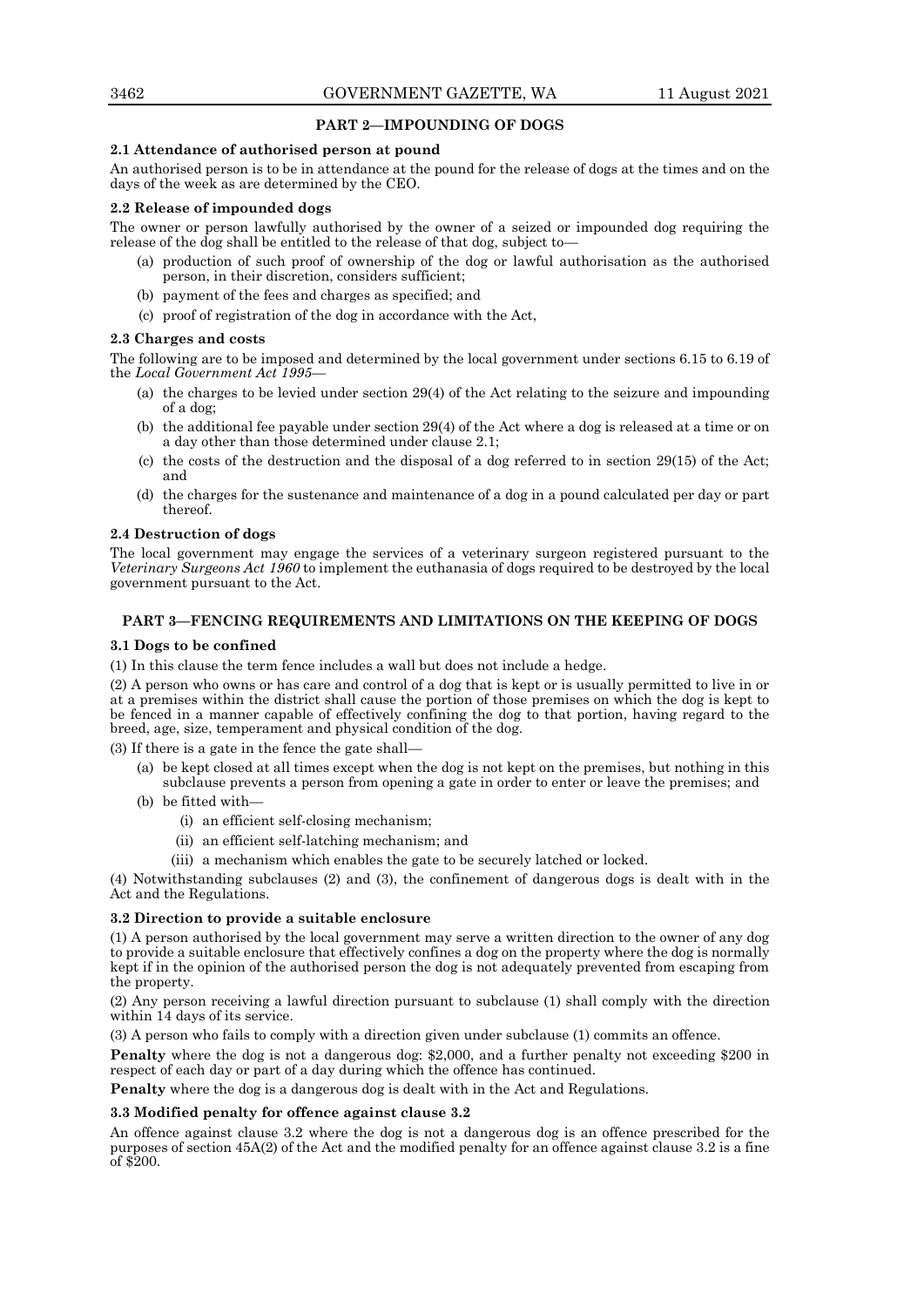#### **3.4 Limitation on the number of dogs**

(1) A person must not keep in or at any premises within the district more than 2 dogs over the age of 3 months and the offspring of those dogs under that age.

- (2) Subclause (1) does not apply to dogs that do not ordinarily reside in or at the premises.
- (3) Subclause (1) does not apply to premises which are—
	- (a) specified in an exemption granted under section 26(3) of the Act in accordance with clause 3.6; or
	- (b) licensed under Part 4 as an approved kennel establishment.

#### **3.5 Exemption to the limitation on the number of dogs kept**

(1) A person may apply to the local government for an exemption to clause 3.4(1) under section 26(3) of the Act for up to 4 additional dogs.

(2) Applications for an exemption under subclause (1) must be lodged with the local government in the form shown in Schedule 1.

(3) On receipt of an application under subclause (2) the local government may require the applicant to give the local government, within a specified time of not more than 21 days, any document or information that it requires to determine the application and may require the applicant to verify the information by statutory declaration.

(4) The local government may refuse to consider an application if the applicant does not comply with a requirement under subclause (3) within the specified time.

# **3.6 Approval for exemption to the limitation on the number of dogs kept**

(1) On receiving an application under clause 3.5, the local government must, subject to subclause (2), grant or refuse an exemption to clause 3.4(1) for the additional dogs specified in the application to be kept at the premises.

(2) The local government shall not grant an exemption to clause 3.4(1)—

- (a) for more than 4 additional dogs over the age of 3 months, or
- (b) for dangerous dogs (declared) or dangerous dogs (restricted breed).

(3) The local government shall not grant an exemption to clause 3.4(1) unless the local government is satisfied that the premises described in the application are suitable for the additional number of dogs for which the application is made.

- (4) An exemption to clause 3.4(1) is subject to any condition that the local government—
	- (a) reasonably considers is necessary to ensure that the premises are suitable for the additional number of dogs; and
	- (b) specifies in the exemption.

(5) A person who keeps more than 2 dogs over the age of 3 months at any premises without an exemption granted under this clause or a licence granted under Part 4 commits an offence under the Act.

### **PART 4—APPROVED KENNEL ESTABLISHMENTS**

#### **4.1 Interpretation**

- In this Part and in Schedules 2 and 3
	- *adjoining* means land or premises which have a common boundary or portion of a boundary with a lot or is separated from that lot by a right-of-way, pedestrian access way, access leg of a battleaxe lot or the equivalent not more than 6 metres in width;
	- *applicant* means a person who has applied for a licence under clause 4.2 of this local law;

*licence* means a licence to keep an approved kennel establishment on the premises;

#### *licensee* means the holder of the licence;

- *premises*, in addition to the meaning given to it in section 3 of the Act, means the premises described in the application for a licence; and
- *transferee* means a person who applies for the transfer of a licence to themselves under clause 4.12 of this local law.

# **4.2 Application for licence for approved kennel establishment**

An application for a licence must be made in the form shown in Schedule 2, and must be lodged with the local government together with-

- (a) plans and specifications of the kennel establishment, including a site plan;
- (b) copies of the notices to be given under clause 4.3 of this local law;
- (c) written evidence that either the applicant or another person who will have the charge of the dogs, will reside on the premises or, in the opinion of the local government, sufficiently close to the premises so as to control the dogs and so as to ensure their health and welfare;
- (d) a written acknowledgment that the applicant has read and agrees to comply with any code of practice relating to the keeping of dogs adopted or nominated by the local government;
- (e) the fee for the application for a licence referred to in clause 4.9(1) of this local law; and
- (f) a copy of a planning approval issued by the local government under a local planning scheme.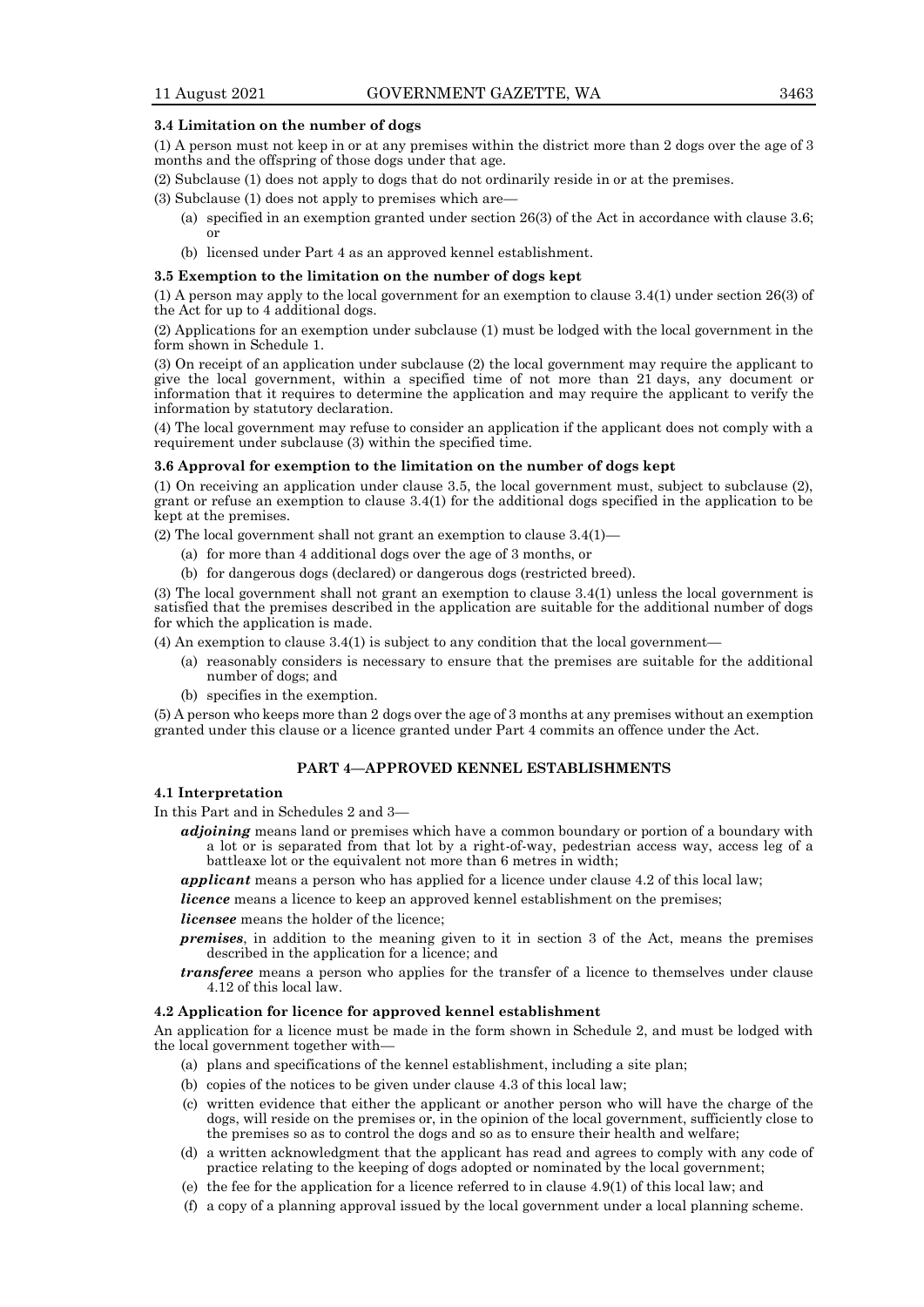# **4.3 Notice of proposed use**

(1) An applicant for a licence must give notice of the proposed use of the premises as an approved kennel establishment after the application for a licence has been lodged—

- (a) once in a newspaper circulating in the district; and
- (b) to the owner and occupiers of any premises adjoining the premises.

(2) The notices in subclause (1) must specify that—

- (a) any written submissions as to the proposed use are to be lodged with the CEO within 14 days of the date the notice is given; and
- (b) the application and plans and specifications may be inspected at the offices of the local government.

(3) Where—

- (a) the notices given under subclause (1) do not clearly identify the premises; or
- (b) a notice given under subclause  $(1)(a)$  is of a size or in a location in the newspaper which, in the opinion of the local government, would fail to serve the purpose of notifying persons of the proposed use of the premises,

then the local government may refuse to determine the application for a licence until the notices are given in accordance with its directions.

# **4.4 When an application can be determined**

An application for a licence is not to be determined by the local government until—

- (a) the applicant has complied with clause 4.2;
- (b) the applicant submits proof that the notices referred to in subclause 4.3(1) have been given in accordance with that subclause; and
- (c) the local government has considered any written submissions received within the time specified in subclause 4.3(2)(a) on the proposed use of the premises.

# **4.5 Determination of an application**

In determining an application for a licence, the local government is to have regard to—

- (a) the matters referred to in clause 4.7;
- (b) any written submissions received within the time specified in subclause  $4.3(2)(a)$  on the proposed use of the premises;
- (c) the economic or social benefits which may be derived by any person in the district if the application for a licence is approved;
- (d) the effect which the kennel establishment may reasonably be expected to have on the owners and occupiers of adjoining premises; and
- (e) whether or not the imposition of and compliance with appropriate conditions of a licence will mitigate any potential nuisance or other adverse effects of the approved kennel establishment identified in the preceding paragraphs.

#### **4.6 Where an application cannot be approved**

The local government cannot approve an application for a licence where—

- (a) an approved kennel establishment cannot be permitted by the local government on the premises under its local planning scheme; or
- (b) an applicant for a licence or another person who will have the charge of the dogs will not reside on the premises, or, in the opinion of the local government, sufficiently close to the premises so as to control the dogs and so as to ensure their health and welfare.

#### **4.7 Conditions of approval**

(1) The local government may approve an application for a licence subject to the conditions contained in Schedule 3 and to such other conditions as the local government considers appropriate.

(2) In respect of a particular application for a licence, the local government may vary any of the conditions contained in Schedule 3.

#### **4.8 Compliance with conditions of approval**

A licensee who does not comply with the conditions of a licence commits an offence under the Act.

# **4.9 Fees**

(1) On lodging an application for a licence, the applicant is to pay the approved fee to the local government.

(2) On the issue or renewal of a licence, the licensee is to pay the approved fee to the local government.

(3) On lodging an application for the transfer of a valid licence, the transferee is to pay the approved fee to the local government.

(4) The fees referred to in subclauses (1) to (3) are to be imposed and determined by the local government under sections 6.15 to 6.19 of the *Local Government Act 1995*.

# **4.10 Form of licence**

The licence is to be in the form determined by the local government and is to be issued to the licensee.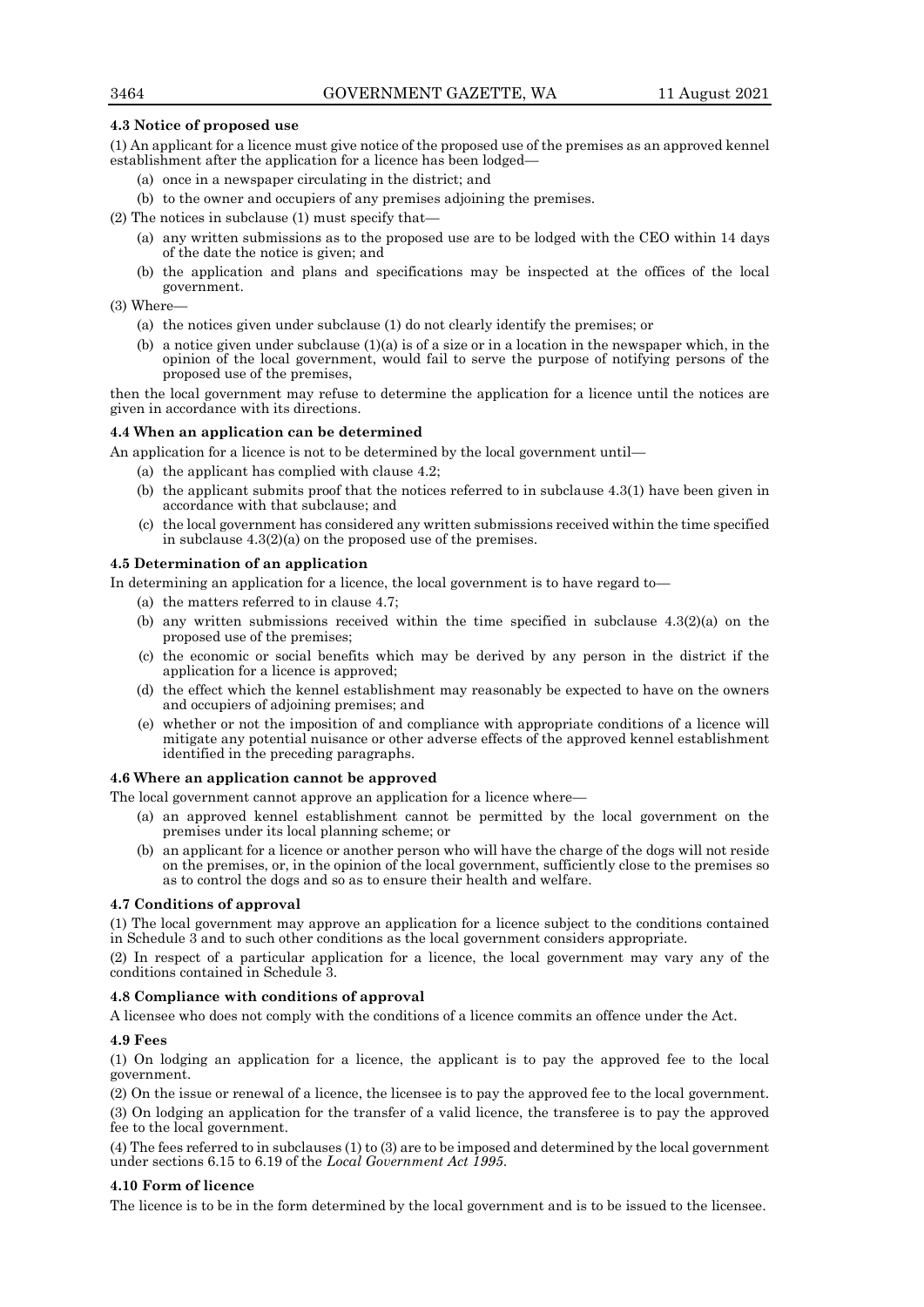# **4.11 Period of licence**

(1) The period of effect of a licence is set out in section 27(5) of the Act.

(2) A licence is to be renewed if the fee referred to in subclause 4.9(2) is paid to the local government prior to the expiry of the licence.

(3) On the renewal of a licence the conditions of the licence at the time of its renewal continue to have effect.

#### **4.12 Transfer of licence**

(1) An application for the transfer of a valid licence from the licensee to another person must be—

- (a) made in the form determined by the local government;
- (b) made by the transferee;
- (c) made with the written consent of the licensee; and
- (d) lodged with the local government together with—
	- (i) written evidence that a person will reside at or within reasonably close proximity to the premises the subject of the licence; and
	- (ii) the fee for the application for the transfer of a licence referred to in subclause 4.9(3).

(2) The local government is not to determine an application for the transfer of a valid licence until the transferee has complied with subclause (1).

(3) The local government may approve, whether or not subject to such conditions as it considers appropriate, or refuse to approve an application for the transfer of a valid licence.

(4) Where the local government approves an application for the transfer of a valid licence, then on the date of approval, unless otherwise specified in the notice issued under subclause 4.13(b), the transferee becomes the licensee of the licence for the purposes of this local law.

# **4.13 Notification**

The local government is to give written notice to—

- (a) an applicant for a licence of the local government's decision on their application;
- (b) a transferee of the local government's decision on their application for the transfer of a valid licence;
- (c) a licensee when their licence is due for renewal and the manner in which it may be renewed; or
- (d) a licensee when their licence is renewed.

#### **4.14 Inspection of kennel**

(1) With the consent of the occupier, an authorised person may inspect an approved kennel establishment at any time.

(2) With the authority of a warrant, an authorised person, and any other person named in the warrant, may enter and inspect an approved kennel establishment for any purpose relating to the enforcement of this local law.

(3) If satisfied that there are reasonable grounds for doing so, a Justice of the Peace may issue a warrant for the purposes of subclause (2).

# **PART 5—MISCELLANEOUS**

# **5.1 Offence to fail to remove excrement**

A person liable for the control of a dog and who fails to immediately remove any excrement deposited by that dog on—

- (a) any thoroughfare, path or other public place; or
- (b) any land which is not a public place other than with the consent of the occupier,

commits an offence.

**Penalty:** \$1,000.

#### **5.2 Modified penalty for offence against clause 5.1**

An offence against clause 5.1 is an offence prescribed for the purposes of section 45A(2) of the Act and the modified penalty is a fine of \$100.

#### **5.3 Objection and appeal rights**

(1) The review provisions in section 26(5) of the Act apply to a decision of the local government to refuse to grant an exemption under clause 3.6 or to conditions placed on such an exemption.

(2) The review provisions in section 27(7) of the Act apply to a decision of the local government to refuse to grant a licence under clause 4.5.

(3) Part 9 Division 1 of the *Local Government Act 1995* applies to a decision of the local government to—

(a) issue a direction under clause 3.2; or

(b) refuse to approve the transfer of a licence under clause 4.12.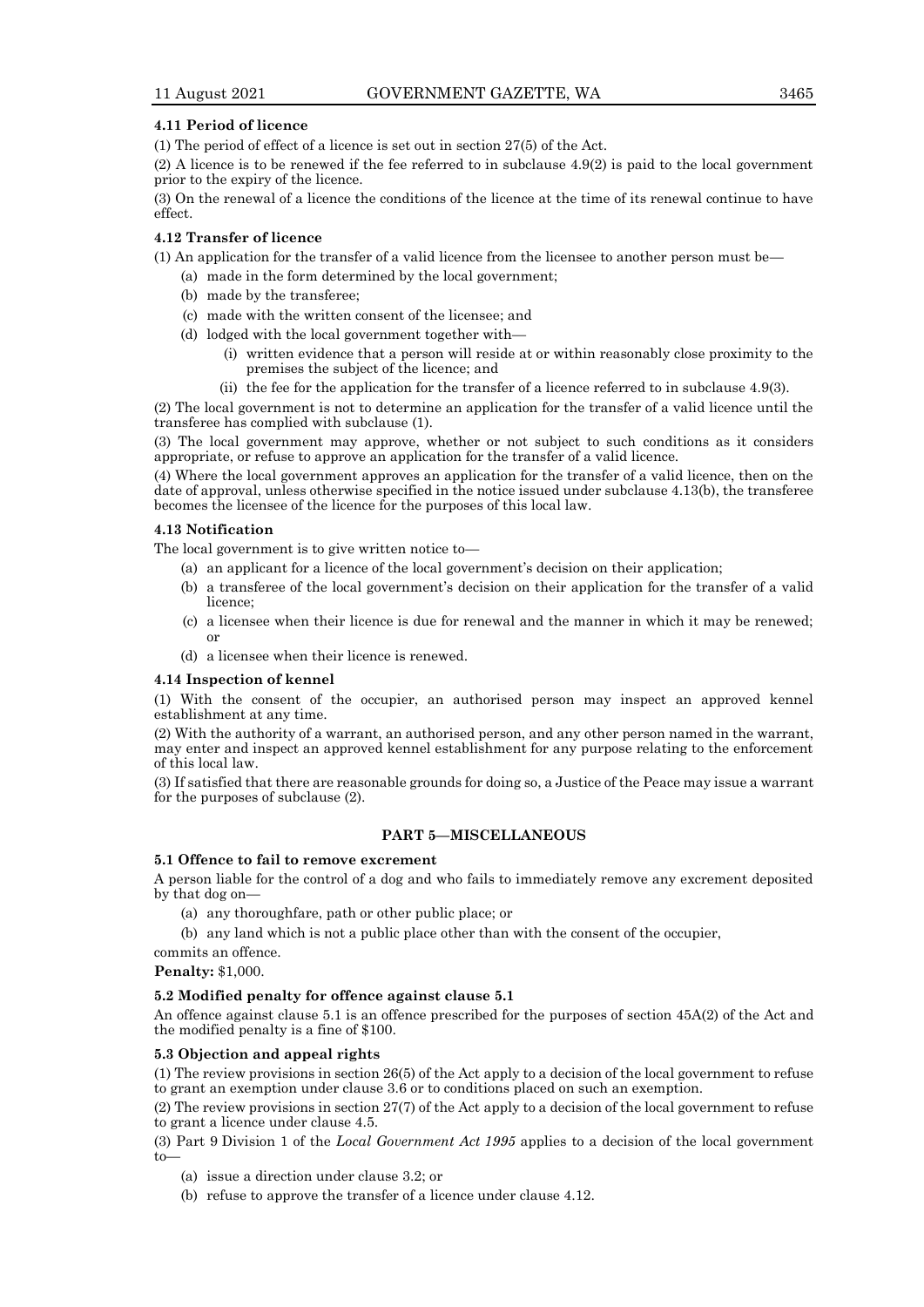(Clause 3.5(2))

# **PART 6—ENFORCEMENT**

# **6.1 Interpretation**

In this Part—

*infringement notice* means the notice referred to in clause 6.2; and *notice of withdrawal* means the notice referred to in clause 6.5(1).

#### **6.2 Issue of infringement notice**

Where an authorised person has reason to believe that a person has committed an offence against this local law in respect of which a modified penalty may be imposed, the authorised person may issue to that person a notice in the form of Form 8 of Schedule 1 of the Regulations.

# **6.3 Payment of modified penalty**

An alleged offender who has received an infringement notice may, within the time specified in that notice or within such further time as may in any particular case be allowed by the CEO, send or deliver to the local government the amount of the modified penalty, with or without a reply as to the circumstances giving rise to the offence, and then—

- (a) the local government may appropriate that amount in satisfaction of the modified penalty and issue an acknowledgment; or
- (b) the local government, or an authorised person acting on behalf of the local government, may withdraw the infringement notice under clause 6.5 and refund the amount paid.

#### **6.4 Failure to pay modified penalty**

Where a person who has received an infringement notice fails to pay the modified penalty within the time specified in the notice, or within such further time as may in any particular case be allowed by the CEO, that person is deemed to have declined to have the offence dealt with by way of a modified penalty.

#### **6.5 Withdrawal of infringement notice**

(1) Whether or not the modified penalty has been paid, an authorised person acting on behalf of the local government may withdraw an infringement notice issued under clause 6.2 by sending to the alleged offender a notice in the form of Form 9 of Schedule 1 of the Regulations.

(2) After issuing a notice of withdrawal of an infringement notice, any amount received by way of modified penalty in respect of the infringement notice is to be refunded to the person who paid it.

(3) A person appointed to be an authorised person for the purposes of issuing an infringement notice under clause 6.2 is not eligible to be authorised to withdraw infringement notices on behalf of the local government under this clause.

#### **6.6 Service**

An infringement notice or a notice of withdrawal of an infringement notice may be served on an alleged offender personally, or by leaving it at or posting it to that person's address as ascertained from them, or as recorded by the local government under the Act, or as ascertained from inquiries made by the local government.

#### **6.7 Warning without penalty**

An authorised person may issue a written warning to a person believed to have committed an offence under this local law where—

- (a) that person has not previously been prosecuted or issued with an infringement notice for an offence of that type, and
- (b) the offence did not result in harm to any person, animal or property.

# **6.8 General penalty**

Unless otherwise specified in this local law, any person who contravenes any provision of this local law or fails to comply with a notice issued under this local law commits an offence and may be subject to a penalty not exceeding \$5,000.

————

# *Schedule 1*

APPLICATION TO KEEP MORE THAN 2 DOGS OVER THE AGE OF 3 MONTHS

*No exemption will be granted for dangerous dogs (declared) or dangerous dogs (restricted breed*). Full name: .................................................................................................................................................... Postal address: .............................................................................................................................................. Telephone number(s): .................................................................................................................................. E-mail address: ............................................................................................................................................ Address of premises at which dogs are to be kept (if different to above): .................................................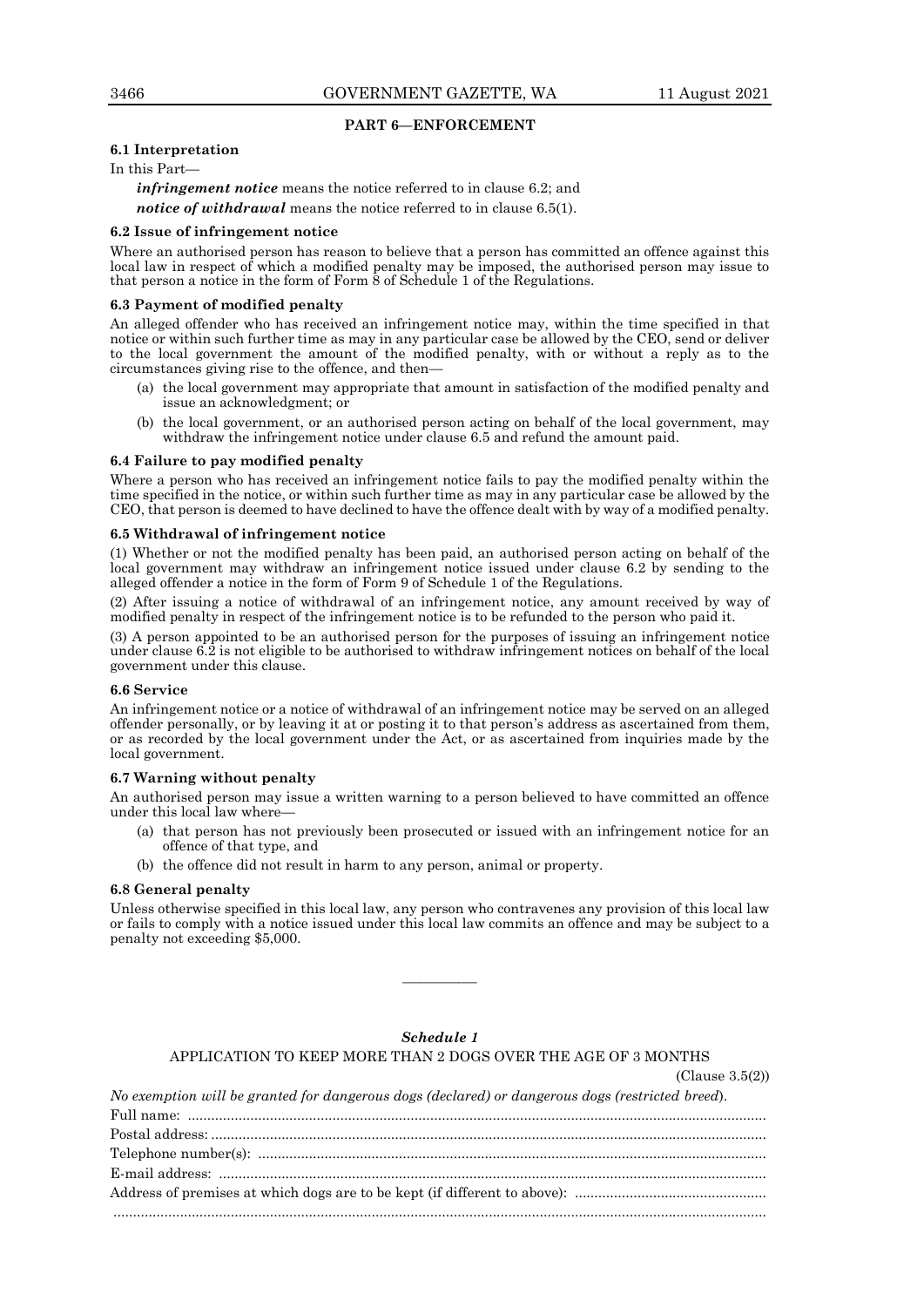| Dog            | Breed<br>(including mixed) | Gender | Sterilised<br>Y/N | Colour | Age at the<br>date of this<br>application | Microchip<br>number | Dog's<br>name |
|----------------|----------------------------|--------|-------------------|--------|-------------------------------------------|---------------------|---------------|
|                |                            |        |                   |        |                                           |                     |               |
| $\overline{2}$ |                            |        |                   |        |                                           |                     |               |
| 3              |                            |        |                   |        |                                           |                     |               |
| 4              |                            |        |                   |        |                                           |                     |               |

Details of additional dogs proposed to be kept at the premises (note that 2 dogs over the age of 3 months are permitted to be kept without this exemption)**—**

Notes—

Approved Yes/No

- (1) Under the *City of Melville Dog Local Law 2021*, 1 or 2 dogs over the age of 3 months, and any pups of that dog or those dogs under the age of 3 months, may be kept at any premises.
- (2) No more than 6 dogs in total over the age of 3 months may be kept at the premises.
- (3) Pups under the age of 3 months that are the offspring of a dog covered by the exemption may be kept until they reach the age of 3 months.
- (4) If granted, an exemption to clause 3.4(1) of this local law applies only to the dogs and premises specified in this application.
- (5) All adult dogs kept at the premises must be microchipped and registered with the City of Melville.
- (6) A person who is aggrieved by the conditions imposed in relation to any exemption granted under clause 3.5(2) or by the refusal to grant an exemption or by the revocation of an exemption, may apply to the State Administrative Tribunal for a review of the decision under section 26(5) of the *Dog Act 1976*.

I/We declare that the premises listed above are suitable for the number of dogs proposed to be kept there, that an adequate fence is in place to confine the dogs to the property, and that I/we will make all reasonable endeavours to ensure that the dogs do not cause a nuisance.

Signature of applicant(s): ............................................................. Date........................................................

# OFFICE USE ONLY

| Theorem TestIAO |  |
|-----------------|--|
|                 |  |
|                 |  |
|                 |  |
|                 |  |
|                 |  |
|                 |  |
|                 |  |

# *Schedule 2*

————

#### APPLICATION FOR A LICENCE FOR AN APPROVED KENNEL ESTABLISHMENT

|             | (Clause 4.2)                                                                                         |
|-------------|------------------------------------------------------------------------------------------------------|
|             |                                                                                                      |
|             |                                                                                                      |
|             |                                                                                                      |
|             |                                                                                                      |
|             | Address of premises for which licence for approved kennel establishment is sought (if different from |
|             |                                                                                                      |
| $^*A$       |                                                                                                      |
| 0r          |                                                                                                      |
| $*_{\rm B}$ | the premises so as to control the dogs and so as to ensure their health and welfare) at:             |
|             |                                                                                                      |
|             |                                                                                                      |
|             | * delete where inapplicable.                                                                         |

Attached are—

- (a) a site plan of the premises showing the location of the kennels and yards and all other buildings and structures and fences;
- (b) plans and specifications of the kennel establishment;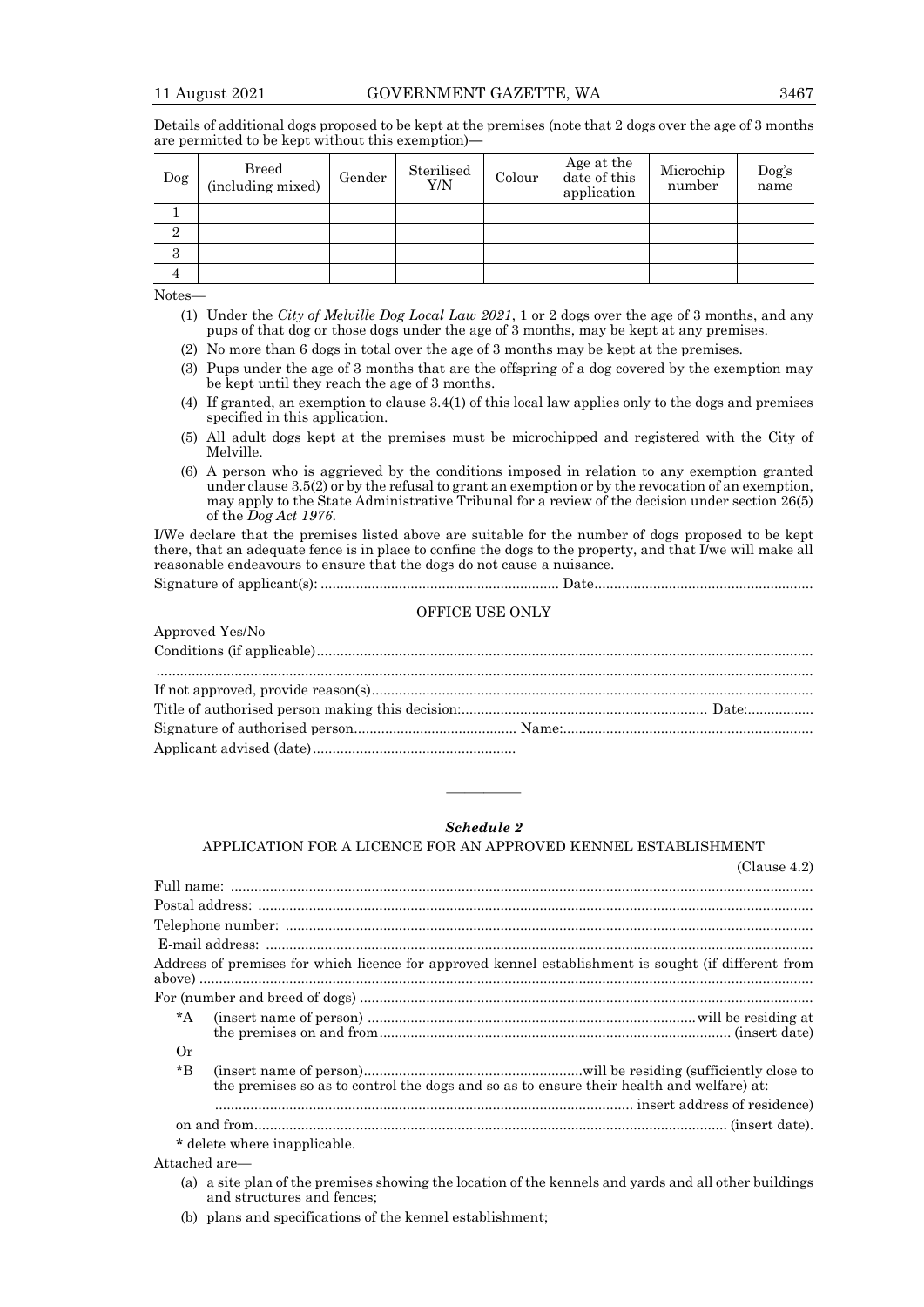- (c) copy of notice of proposed use to appear in newspaper;
- (d) copy of notice of proposed use to be given to adjoining premises;
- (e) written evidence that a person will reside—
	- (i) at the premises; or
	- (ii) sufficiently close to the premises so as to control the dogs and so as to ensure their health and welfare; and
- (f) if the person in item (e) is not the applicant, written evidence that the evidence that the person is a person in charge of the dogs.

I confirm that I have read and agree to comply with the *Standards and Guidelines for the Health and Welfare of Dogs in Western Australia* published by the Western Australian Government in regard to the keeping of dogs at the proposed kennel establishment.

Signature of applicant .............................................

Date ..........................................................................

Note: a licence if issued will have effect for a period of 12 months—section 27.5 of the *Dog Act 1976*.

#### OFFICE USE ONLY

Application fee paid on (insert date) ....................................................

# *Schedule 3*

————

# CONDITIONS OF A LICENCE FOR AN APPROVED KENNEL ESTABLISHMENT

(Clause 4.7 (1))

An application for a licence for an approved kennel establishment may be approved subject to being permitted under the Local Planning Scheme and the following conditions—

- (a) each kennel, unless it is fully enclosed, must have a yard attached to it;
- (b) each kennel and each yard must be at a distance of not less than—
	- (i) 25m from the front boundary of the premises and 5m from any other boundary of the premises;
	- (ii) 10m from any dwelling; and
	- (iii) 25m from any church, school room, hall, factory, dairy or premises where food is manufactured, prepared, packed or stored for human consumption;
- (c) each yard for a kennel must be kept securely fenced with a fence constructed of link mesh or netting or other materials approved by the local government;
- (d) the minimum floor area for each kennel must be calculated at 2.5 times the length of the breed of dog (when it is fully grown), squared, times the number of dogs to be housed in the kennel and the length of the dog is to be determined by measuring from the base of the tail to the front of its shoulder;
- (e) the floor area of the yard attached to any kennel or group of kennels must be at least twice the floor area of the kennel or group of kennels to which it is attached;
- (f) the upper surface of the kennel floor must be—
	- (i) at least 100mm above the surface of the surrounding ground;
	- (ii) smooth so as to facilitate cleaning;
	- (iii) rigid;
	- (iv) durable;
	- (v) slip resistant;
	- (vi) resistant to corrosion;
	- (vii) non-toxic;
	- (viii) impervious;
	- (ix) free from cracks, crevices and other defects; and
	- (x) finished to a surface having a fall of not less than 1 in 100 to a spoon drain which in turn must lead to a suitably sized diameter sewerage pipe which must be properly laid, ventilated and trapped in accordance with the health requirements of the local government;
- (g) all kennel floor washings must pass through the drain in item  $(f)(x)$  and must be piped to approved apparatus for the treatment of sewage in accordance with the health requirements of the local government;
- (h) the kennel floor must have a durable upstand rising 75mm above the floor level from the junction of the floor and external and internal walls, or internal walls must be so constructed as to have a minimum clearance of 50mm from the underside of the bottom plate to the floor;
- (i) where a yard is to be floored, the floor must be constructed in the same manner as the floor of any kennel;